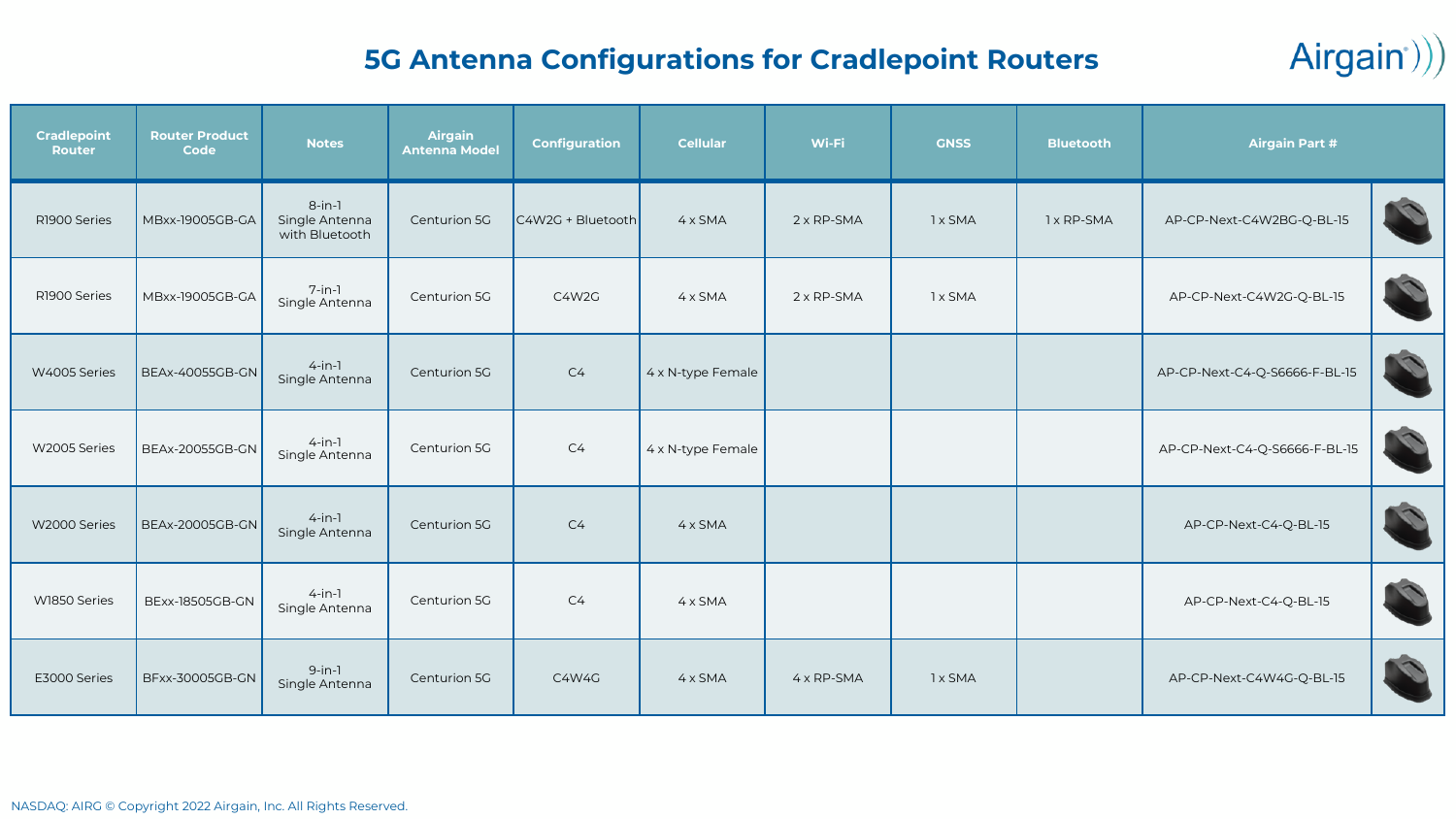# $Airgain))$

### **4G Antenna Configurations for Cradlepoint Routers**

| <b>Cradlepoint</b><br>Router | <b>Router Product</b><br>Code | <b>Notes</b>                     | Airgain<br>Antenna Model                                                                                           | <b>Configuration</b>           | <b>Cellular</b> | Wi-Fi              | <b>GNSS</b> | <b>Airgain Part #</b>    |  |
|------------------------------|-------------------------------|----------------------------------|--------------------------------------------------------------------------------------------------------------------|--------------------------------|-----------------|--------------------|-------------|--------------------------|--|
| IBRI700 Series               | IBR1700-600M                  | $9-in-1$<br>Single Antenna       | Centurion 4G                                                                                                       | C <sub>2</sub> W <sub>6G</sub> | $2 \times$ SMA  | 6 x RP-SMA         | 1 x SMA     | AP-CP-C2W6G-Q-BL-15      |  |
| <b>IBRI700 Series</b>        | IBR1700-1200M-B               | $-9-in-1$<br>$\cdot$ 2-in-1      | C4W4G<br>$4 \times$ SMA<br>4 x RP-SMA<br>1 x SMA<br>Centurion 4G<br>W <sub>2</sub><br>Ultramax Glass<br>2 x RP-SMA | AP-CP-C4W4G-Q-BL-15            |                 |                    |             |                          |  |
|                              |                               | Two Antennas<br>(One in-vehicle) |                                                                                                                    | AP-CP-GL-WW-BL-15              |                 |                    |             |                          |  |
| IBR900 Series                | IBR900-600M                   | $5$ -in-1<br>Single Antenna      | Multimax 4G                                                                                                        | C <sub>2</sub> W <sub>2G</sub> | $2 \times$ SMA  | $2 \times RP$ -SMA | 1 x SMA     | AP-CP-MMF-CCWWG-Q-BL-15  |  |
| <b>IBR200 Series</b>         | IBR1700-1200M-B               | $4 - in - 1$<br>Single Antenna   | Multimax 4G                                                                                                        | C <sub>2</sub> W <sub>G</sub>  | $2 \times$ SMA  | RP-SMA             | 1 x SMA     | AP-CP-MMF-CCWG-Q-BL-15   |  |
| IBR600C Series               | IBR-600C-150M-x               | $5$ -in-1<br>Single Antenna      | Multimax 4G                                                                                                        | C <sub>2</sub> W <sub>2G</sub> | $2 \times$ SMA  | $2 \times RP$ -SMA | 1 x SMA     | AP-CP-MMF-CCWWG-Q-BL-15  |  |
| R500-PLTE Series             | R500-PLTE                     | $5$ -in-1<br>Single Antenna      | Multimax 4G                                                                                                        | C <sub>2</sub> W <sub>2G</sub> | $2 \times$ SMA  | 2 x RP-SMA         | 1 x SMA     | AP-CP-MMF-CCWWG-Q-BL-15  |  |
| E100 Series                  | E100-C4D or E100-C7C          | $5$ -in-1<br>Single Antenna      | M2Max M2M2                                                                                                         | C <sub>2</sub> W <sub>2G</sub> | $2 \times$ SMA  | $2 \times RP$ -SMA | 1 x SMA     | AP-CP-M2M2-CCWWG-Q-BL-15 |  |
| E102 Series                  | E102-C7x                      | $5$ -in-1<br>Single Antenna      | M2Max M2M2                                                                                                         | C <sub>2</sub> W <sub>2G</sub> | $2 \times$ SMA  | $2 \times RP-SMA$  | 1 x SMA     | AP-CP-M2M2-CCWWG-Q-BL-15 |  |